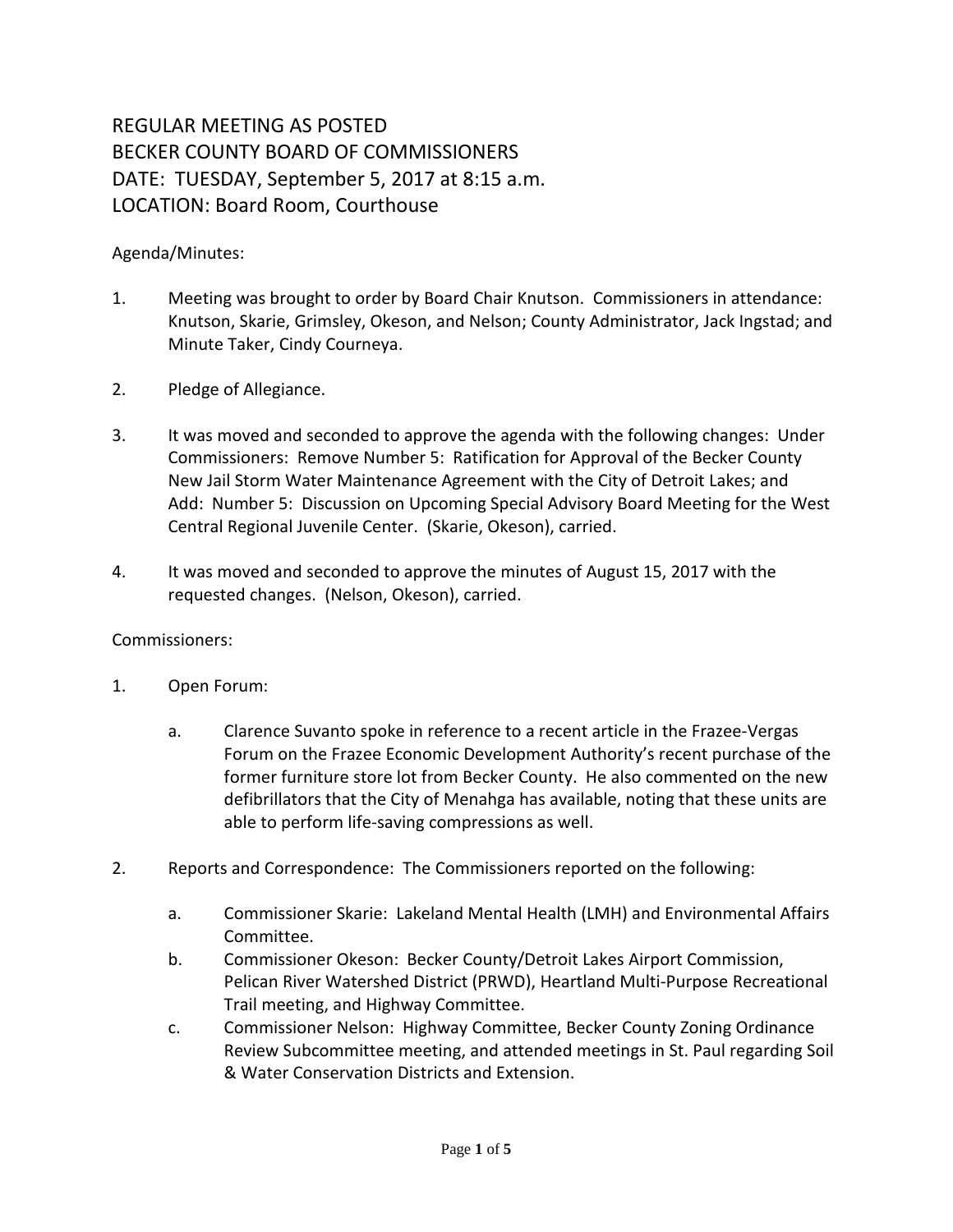- d. Commissioner Grimsley: Becker County Historical Society and Development Achievement Center (DAC) Committee.
- e. Commissioner Knutson: Economic Development Authority (EDA), Prairie Lakes Municipal Solid Waste Authority (PLMSWA), Becker County Zoning Ordinance Review Subcommittee, Sheriff's Committee, and attended a Tri-Powers meeting in Frazee, MN.
- 4. It was moved and seconded to approve the ratification for the approval of the 2016- 2017 Crime Victims Services Prosecutorial Grant Agreement Amendment, effective October 1, 2016 through June 30, 2018, as presented. (Okeson, Skarie), carried.
- 5. A Special Advisory Board Meeting for the West Central Regional Juvenile Center will be held on Thursday, September  $7<sup>th</sup>$  at 10:00 a.m., in the 3<sup>rd</sup> Floor of the Clay County Courthouse, Moorhead, MN. The meeting will be held to discuss the Center's proposed expansion/remodel project, payment options for Counties using above bed purchase amount for 2017, and to take an individual County Role Call/Motion relative to the support of the project. The Board noted that additional research is needed in regards to options.

It was moved and seconded to authorize Commissioner Nelson to attend the Special Advisory Board meeting for the West Central Regional Juvenile Center at the Clay County Courthouse on Thursday, September  $7<sup>th</sup>$  at 10:00 a.m., with per diem and mileage reimbursement, as approved. (Grimsley, Okeson), carried.

6. County Administrator, Jack Ingstad, presented an overview of the proposed budget for 2018, noting that the Maximum Levy will need to be approved by the end of September, with a resolution being brought forward at the next board meeting on Tuesday, September 19<sup>th</sup>.

Discussion followed with staff members providing input. It was noted that there will be an estimated 19% increase in the County's share for employee health insurance costs next year and that a formal Request for Proposal (RFP) will be sent out to hire a company to assist with the process of researching and seeking out other health insurance options.

Anticipated revenues were also discussed, including revenue from wetland credits, acceptance of the State Highway, buffer law revenue, and return of sales tax from the jail project. The board provided their input, with the Board in support of a 3% maximum increase in the levy.

Finance Committee Minutes: Mary Hendrickson presented:

1. It was moved and seconded to approve the Regular Claims, Auditor Warrants, Over 90- Day Claims, and Additional Issue, as presented: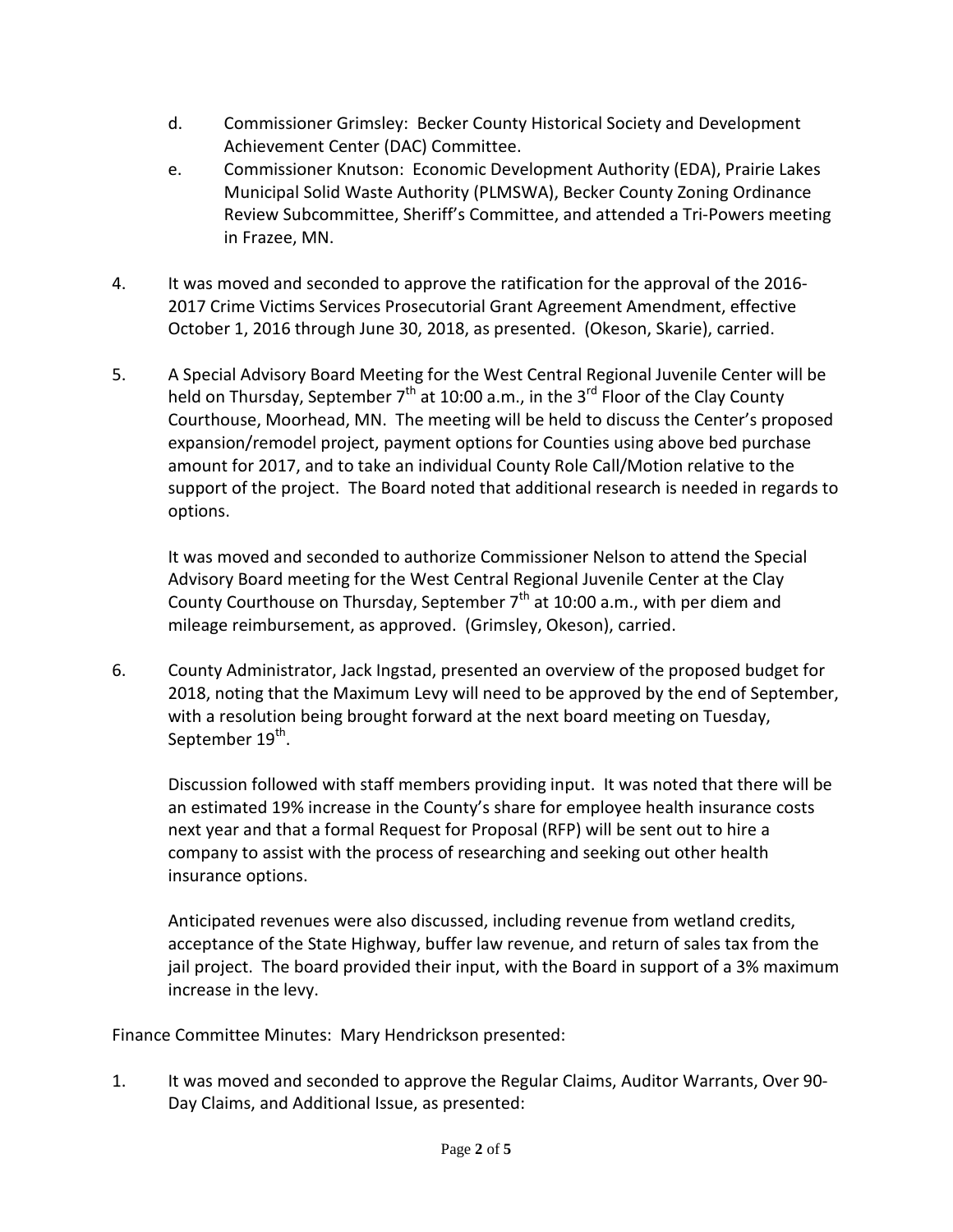- a. Auditor Warrants (Tuesday Bills):
	- i.  $08/15/2017$ , in the amount of \$ 2,318.53
	- ii.  $08/20/2017$ , in the amount of \$214,076.83
	- iii.  $08/24/2017$ , in the amount of \$ 10,000.00
	- iv. 08/09/2017, in the amount of \$181,278.97

for a total amount of  $\dots$ ...... \$ 407,674.33

- b. Over 90-Day Claims:
	- i. BC Environmental Services, in the amount of \$171.92 (receipts were misplaced);
	- ii. Larson Company/Allstate Peterbilt, in the amount of \$15.22 (waiting for credit invoice);
	- iii. RS Eden, in the amount of \$9.45 (invoice just turned in);
	- iv. Todd County Sheriff, in the amount of \$41,140.00 (invoice just turned in);
- c. Additional Issue:
	- i. Countryside Restaurant for Mark Flemmer, in the amount of \$13.86 (no itemized receipt).

(Skarie, Okeson), carried.

- 2. It was moved and seconded to approve the Tobacco License Renewals for the following:
	- a. Hoslers Two Inlets Country Store Two Inlets Township;
	- b. County 6 Gas & Bait Lakeview Township;
	- c. Lakes Corner Liquors, LLC Erie Township;
	- d. Community Co-ops of Lake Park Lake Park Township;
	- e. Fair Hills, Inc. dba Wildflower Golf Course Lake Eunice Township;
	- f. Elbow Lake Store & Bar Round Lake Township.

(Grimsley, Nelson), carried.

3. It was moved and seconded to accept the June 2017 Cash Comparison and Investment Summary, as presented. (Nelson, Okeson), carried.

Highway: Jim Olson presented:

1. It was moved and seconded to approve Resolution 09-17-1C, that the road previously known as TH 225 from Ponsford to TH 34, be established, located, and designated a County State Aid Highway of Becker County, subject to the approval of the State of MN Commissioner of Transportation; and to authorize and direct the County Auditor-Treasurer to forward two certified copies of this resolution to the Commissioner of Transportation for consideration, and that upon approval of the designation of said road or portion thereof, that same be constructed, improved, maintained, and be numbered and known as County State Aid Highway 26. (Okeson, Skarie), carried.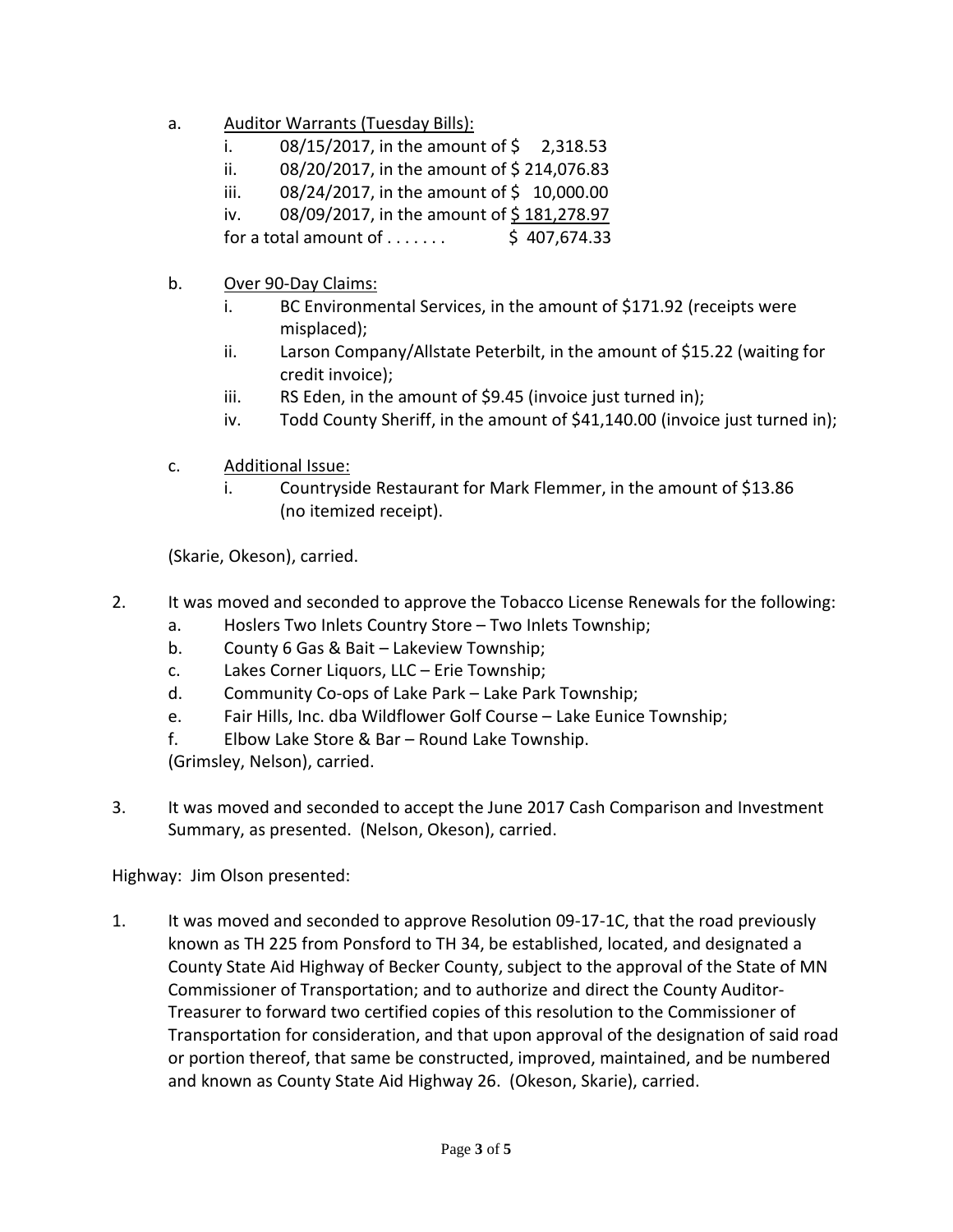- 2. It was moved and seconded to approve the purchase of a Coats 6330 Tire Changer and to accept the low quote from Benco Equipment, Fargo, ND, in the amount of \$13,815.00, plus tax, if applicable. (Nelson, Okeson), carried.
- 3. It was moved and seconded to authorize the Highway Department to purchase an estimated 5,000 Cubic Yards (CY) of Class 5 gravel from Tri-City Paving (Hensel Pit located south of CSAH 48, adjacent to the east County line), at the unit price of \$7.00/CY, for an estimated total cost of \$35,000.00, to be used for future road projects, as presented. (Okeson, Nelson), carried.

It was noted that Becker County will survey the stock pile and the contractor will move the gravel at no expense to the County.

- 4. It was moved and seconded to add to the agenda, "Discussion on Mill and Overlay of West Lake Drive". (Nelson, Okeson), carried.
- 5. It was moved and seconded to allow receiving quotes/bids for 1-1/2 Mill and Overlay of West Lake Drive, from the Detroit Lakes Pavilion to Legion Road (24 foot driving lane). (Okeson, Nelson), carried.

Lifesaver Award Presentation: Sheriff Todd Glander and Safety Director, Dick Goodmanson, presented:

1. Sheriff Todd Glander presented Deputy Kayla Jones with a Lifesaver Award, in recognition of her lifesaving assistance given on May 6, 2017 to an 11 year old boy who was in Eilertson Lake and in distress. The Board thanked and congratulated Deputy Jones on her exemplary service and for receiving the Lifesaver Award.

Human Services: Denise Warren presented:

- 1. It was moved and seconded to approve the three (3) purchase orders for Kids Camp as follows:
	- a. Detroit Lakes Boys and Girls Club, in the amount of \$2,000.00;
	- b. YMCA of Cass & Clay Counties for Non-Pohlad Grant Camp Participants and for Camp Store for all campers who attended camp, in the amount of \$3,018.00;

c. Summer Camp Registration fees for participants, in the amount of \$9,621.00; For a total cost of \$14,639.00. (Nelson, Grimsley), carried.

2. It was moved and seconded to approve the Human Services claims for Human Services, Community Health, and Transit, as presented. (Skarie, Okeson), carried.